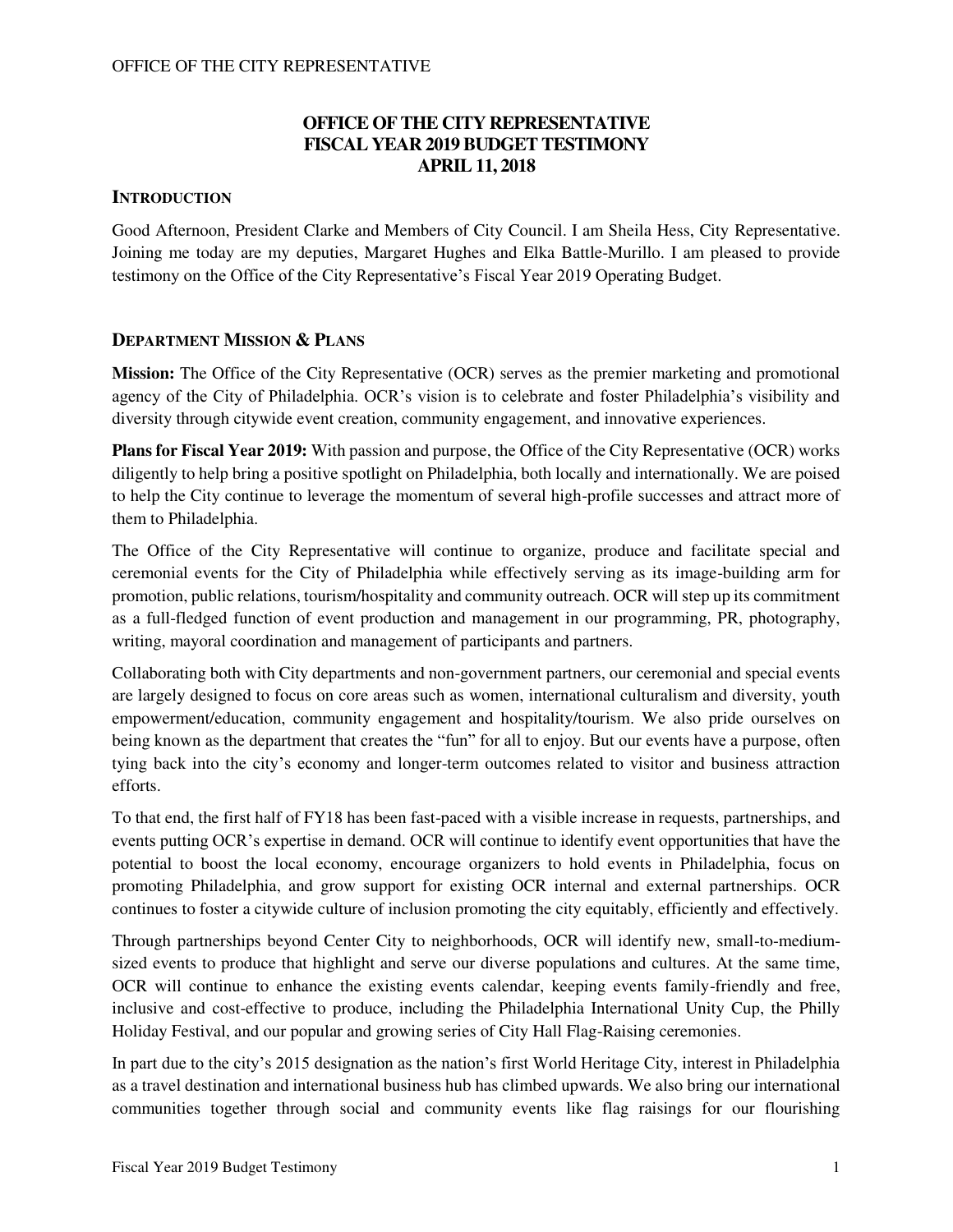neighborhood organizations at City Hall. One of our current initiatives is partnering with Philadelphia Parks and Recreation and other departments for our 3rd Annual Philadelphia International Unity Cup Final. These types of events have made a significant difference to engage our growing populations in our civic life.

The economic impact of our events is wide-ranging, generating revenue for our economy, including retail and restaurants, hotel room bookings, transportation and employment. As our partner agencies, Visit Philadelphia and PHLCVB, often point out, the long-term intangible impact is immeasurable. A family that visits Philadelphia for July 4th Wawa Welcome America festival activities is likely to return later for business or leisure.

Philadelphia also expects to see increased tourism from international leisure visitors, and language access will be part of the OCR's role in promoting the City's status with tourism partners. The OCR plans to collaborate with the Mayor's Commissions and OIA to increase its traditional and social media presence showcasing Philadelphia through a visually-based foundation of event photos and key messaging.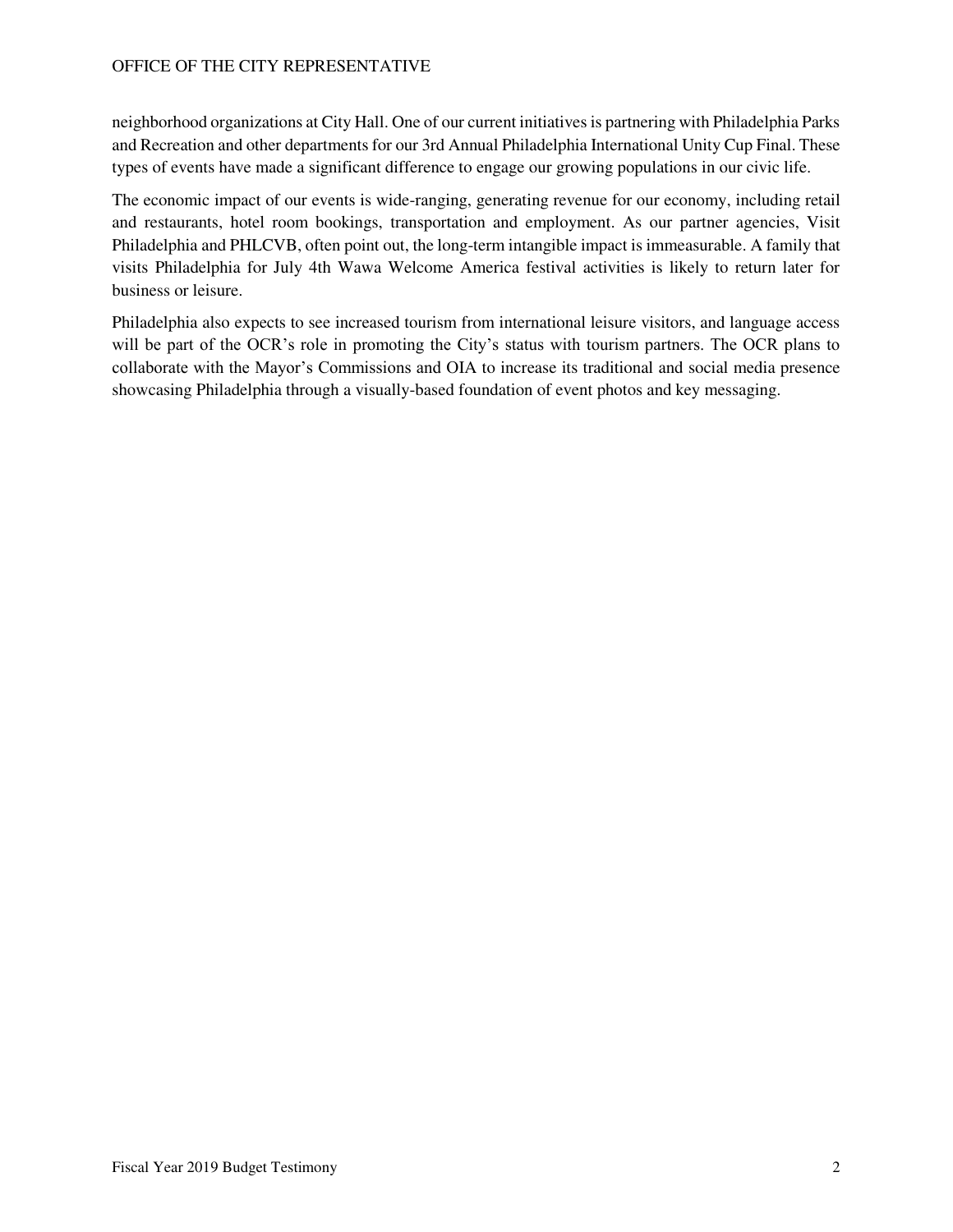## **BUDGET SUMMARY & OTHER BUDGET DRIVERS**

| <b>Staff Demographics Summary (as of December 31, 2017)</b> |           |          |           |           |  |  |
|-------------------------------------------------------------|-----------|----------|-----------|-----------|--|--|
|                                                             | Total     | Minority | White     | Female    |  |  |
| Number of Full-Time Staff                                   | 8         |          | 4         |           |  |  |
| Number of Exempt Staff                                      | 6         | 3        | 3         | 3         |  |  |
| Number of Executive Staff (deputy)<br>level and above)      | 3         |          | 2         | 3         |  |  |
| Average Salary, Full-Time Staff                             | \$80,257  | \$65,046 | \$90,969  | \$93,512  |  |  |
| Average Salary, Exempt Staff                                | \$85,659  | \$64,757 | \$106,552 | \$119.152 |  |  |
| Average Salary, Executive Staff                             | \$119,152 | \$92,800 | \$132,328 | \$119.152 |  |  |
| Median Salary, Full-Time Staff                              | \$60,441  | \$54.941 | \$77,328  | \$92,800  |  |  |
| Median Salary, Exempt Staff                                 | \$73,900  | \$92,800 | \$99,657  | \$99,657  |  |  |
| Median Salary, Executive Staff                              | \$99,657  | \$92,800 | \$99,657  | \$92,800  |  |  |

| <b>Employment Levels (as of December 31, 2017)</b>        |                 |          |  |  |
|-----------------------------------------------------------|-----------------|----------|--|--|
|                                                           | <b>Budgeted</b> | Filled   |  |  |
| Number of Full-Time Positions                             |                 |          |  |  |
| Number of Part-Time Positions                             |                 |          |  |  |
| Number of Exempt Positions                                |                 |          |  |  |
| Number of Executive Positions (deputy<br>level and above) |                 |          |  |  |
| Average Salary of All Full-Time<br>Positions              | \$74,228        | \$80,257 |  |  |
| Median Salary of All Full-Time Positions                  | \$55,000        | \$60.441 |  |  |

| <b>General Fund Financial Summary by Class</b>    |                |                    |                |                    |                |                  |  |
|---------------------------------------------------|----------------|--------------------|----------------|--------------------|----------------|------------------|--|
|                                                   | FY17 Original  | FY17 Actual        | FY18 Original  | FY18 Estimated     | FY19 Proposed  | Difference:      |  |
|                                                   | Appropriations | <b>Obligations</b> | Appropriations | <b>Obligations</b> | Appropriations | <b>FY19-FY18</b> |  |
| Class 100 - Employee Compensation                 | \$589,381      | \$505,031          | \$601,690      | \$671,438          | \$704,470      | \$33,032         |  |
| Class 200 - Purchase of Services                  | \$481.730      | \$338,647          | \$561.730      | \$487.511          | \$399,779      | $(\$87,732)$     |  |
| Class $300/400$ - Materials, Supplies & Equipment | \$54,000       | \$15,066           | \$54,000       | \$54,000           | \$54,000       | \$0              |  |
|                                                   | \$1,125,111    | \$858,744          | \$1,217,420    | \$1,212,949        | \$1,158,249    | $(\$54,700)$     |  |

 **Note:** The Office does not have any professional services contracts with for-profit vendors.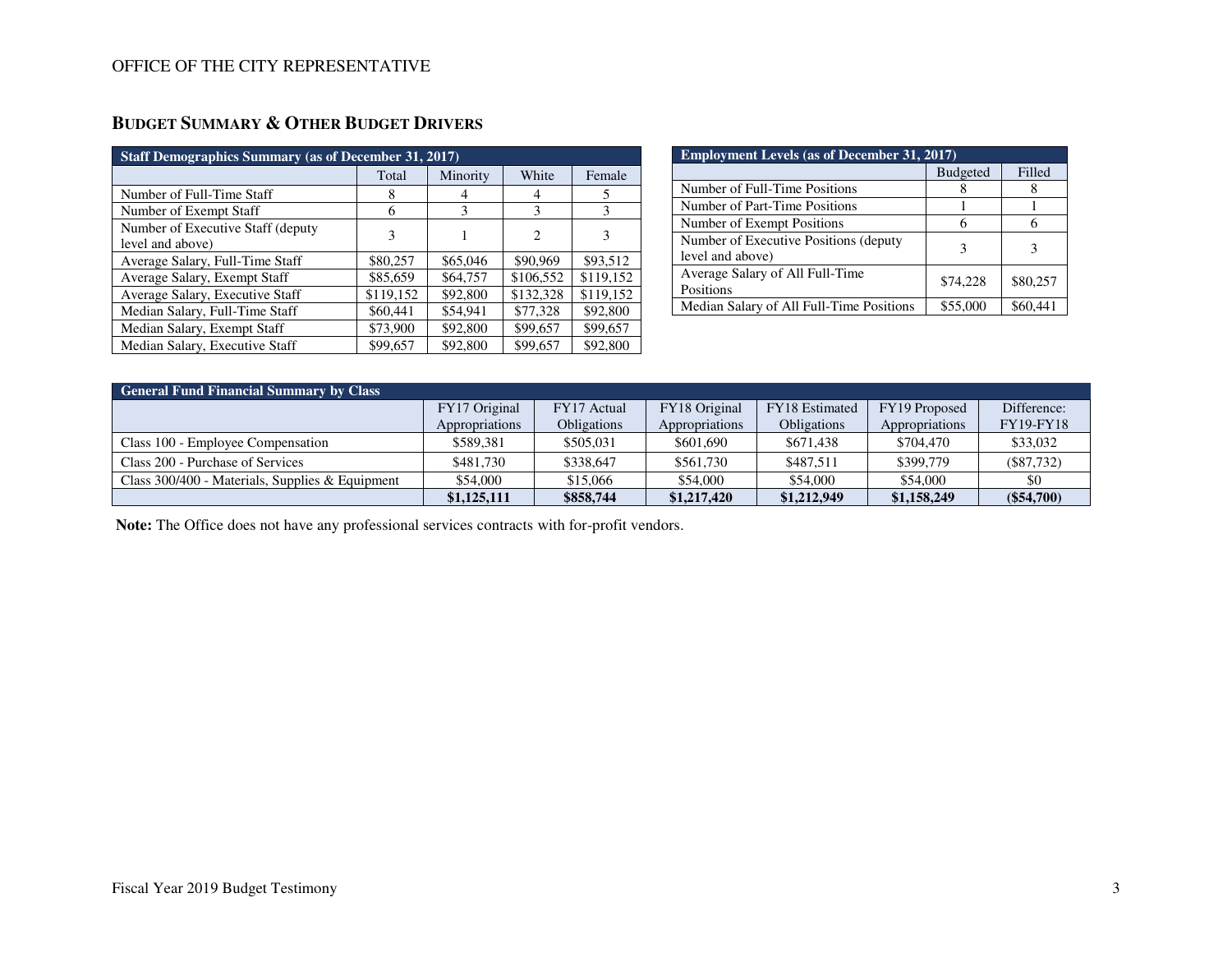### **PROPOSED BUDGET OVERVIEW**

The proposed Fiscal Year 2019 General Fund budget totals \$1,158,249, a decrease of \$54,700 from Fiscal Year 2018 estimated obligation levels. This decrease is primarily due to reduced Professional Services contracts.

The proposed budget includes:

- \$704,470 in Class 100, a \$33,032 increase over FY18. This funding will assist in funding the positions hired in mid-FY18.
- \$399,779 in Class 200, a \$87,732 decrease from FY18. Part of this decrease was transferred to Class 100 to offset the increase in that class. The remaining decrease of \$50,000 is distributed among professional service contracts to nonprofit organizations.
- \$54,000 in Class 300/400, level funding with FY18.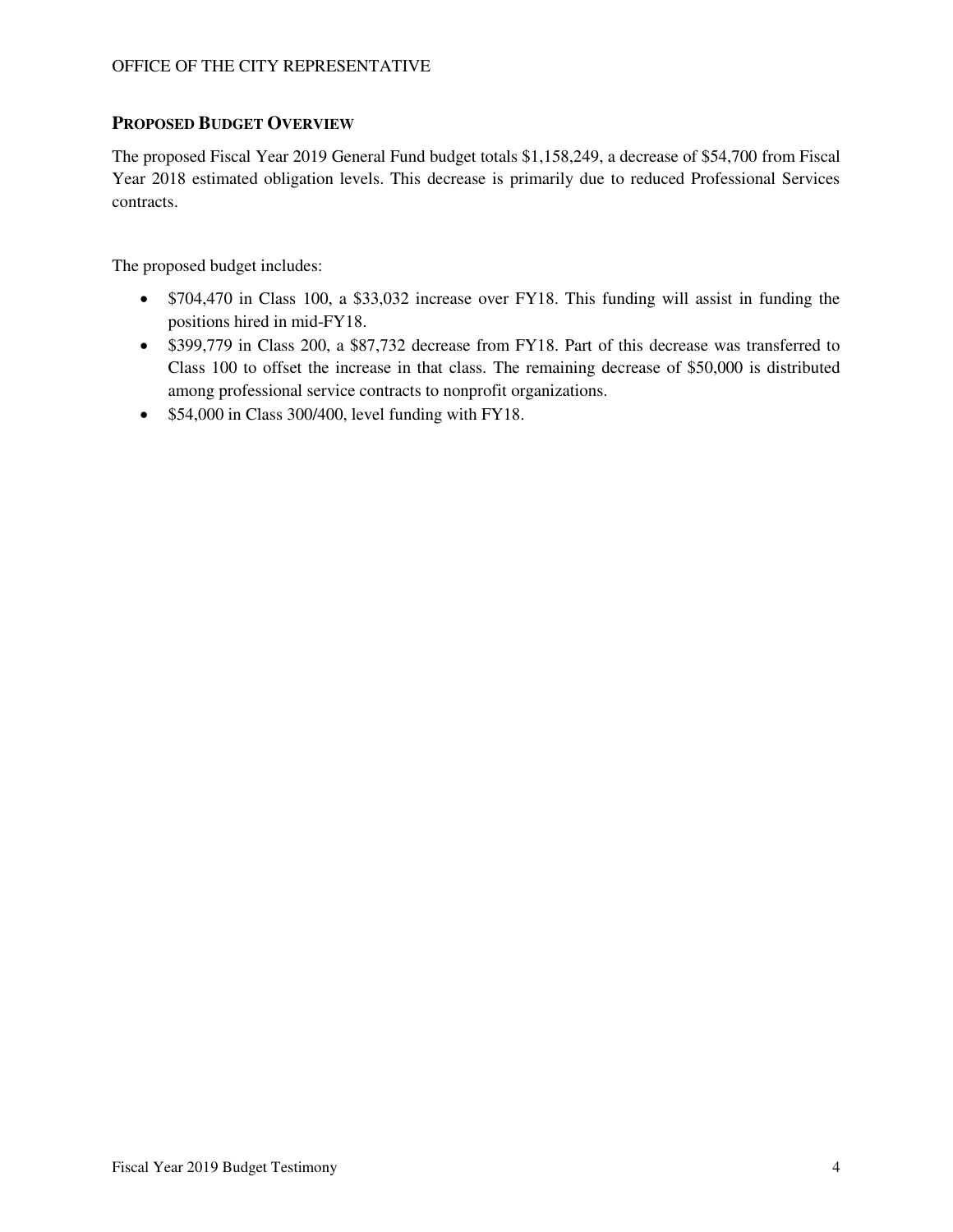# **STAFFING LEVELS**

The department is requesting 9 budgeted positions for FY19, an increase of one position (additional support) from FY18.

# **NEW HIRES**

| New Hires (from $7/1/2017$ to December 2017) |                                     |           |  |  |  |
|----------------------------------------------|-------------------------------------|-----------|--|--|--|
|                                              | <b>Total Number of</b><br>New Hires | Cantonese |  |  |  |
| <b>Black or African American</b>             |                                     |           |  |  |  |
| Asian                                        |                                     |           |  |  |  |
| White                                        |                                     |           |  |  |  |
| $\Gamma_{\alpha \uparrow \alpha}$ l          |                                     |           |  |  |  |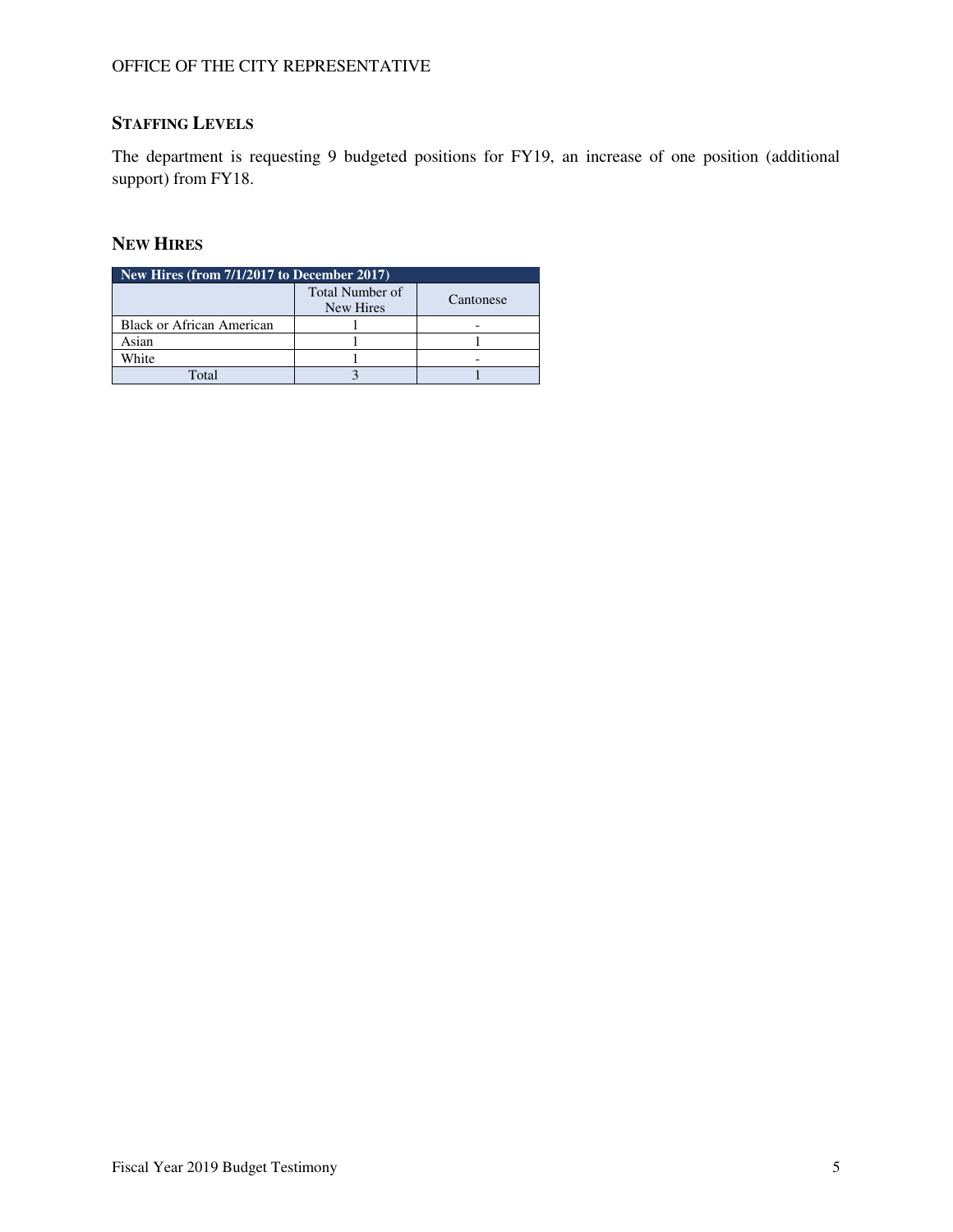### **PERFORMANCE, CHALLENGES, AND INITIATIVES**

| <b>FY19 Strategic Goals</b>                                                             |             |             |             |             |  |  |
|-----------------------------------------------------------------------------------------|-------------|-------------|-------------|-------------|--|--|
| Increase the number of social media impressions by the end of FY19.                     |             |             |             |             |  |  |
| Increase the number of outside partners/collaborators.                                  |             |             |             |             |  |  |
| <b>FY19 Performance Measures</b>                                                        |             |             |             |             |  |  |
|                                                                                         | <b>FY17</b> | FY18 YTD    | <b>FY18</b> | <b>FY19</b> |  |  |
| Measure                                                                                 | Actual      | $(Q1 + Q2)$ | Target      | Target      |  |  |
| Number of special events <sup>1</sup>                                                   | 35          | 27          | 45          | 50          |  |  |
| Number of outside partners <sup>2</sup>                                                 | 97          | 59          | 112         | 115         |  |  |
| Number of international meetings <sup>3</sup>                                           | 21          | 8           | 30          | 30          |  |  |
| Number of international flag-raisings <sup>4</sup>                                      | N/A         | 15          | 30          | 34          |  |  |
| Number of events at which OCR represents the Mayor<br>101<br>42<br>95<br>100            |             |             |             |             |  |  |
| Number of social media impressions <sup>5</sup><br>800,000<br>479.139<br>862,000<br>N/A |             |             |             |             |  |  |

<sup>1</sup> A special event is free and usually open to the public (with some exceptions). Events range from under 50 participants to over 20,000, and are *held both indoors and outdoors. Many special events are produced in partnership with other City departments or private entities, with the purpose of providing free, family-friendly fun for residents and visitors.* 

<sup>2</sup> Outside partners are non-City government individuals, entities, organizations and companies who are stakeholders in OCR events and *contribute to furthering OCR's mission of promoting and marketing Philadelphia. Many work with OCR year-round; others are intermittent or one-time only.* 

*3 International meetings include those with ambassadors and consul generals, elected and appointed officials, cultural and tourism representatives, and others. Numbers are subject to variability but indicate international community interest in Philadelphia.* 

*4 OCR began producing these events in January 2017. FY18 is the first year for which full-year data is available.<sup>5</sup> This is a new measure for FY18, so data is not available for FY17. This measure shows impressions from Facebook, Instagram, and Twitter.*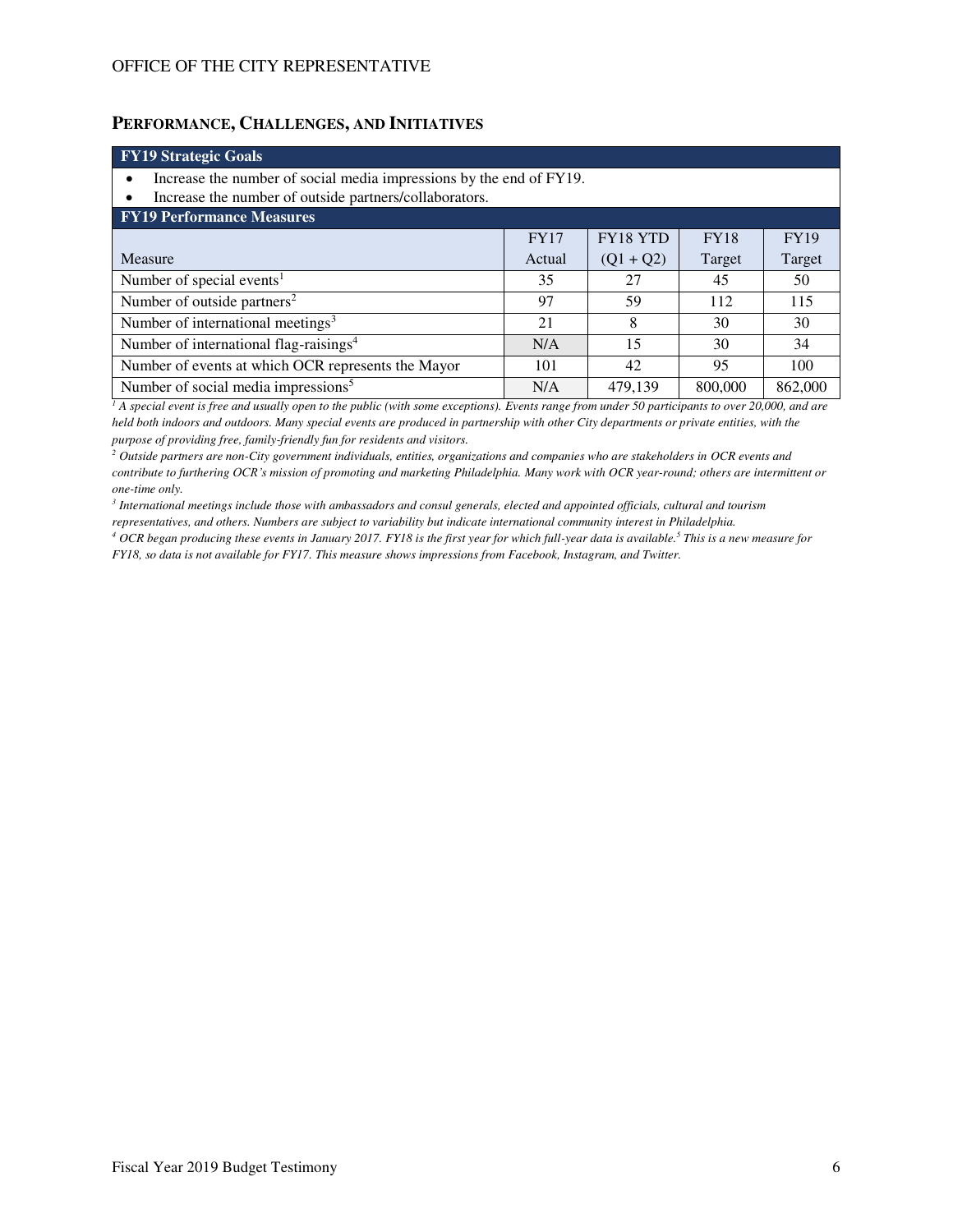# **OTHER BUDGETARY IMPACTS**

## **Federal and State (Where Applicable)**

N/A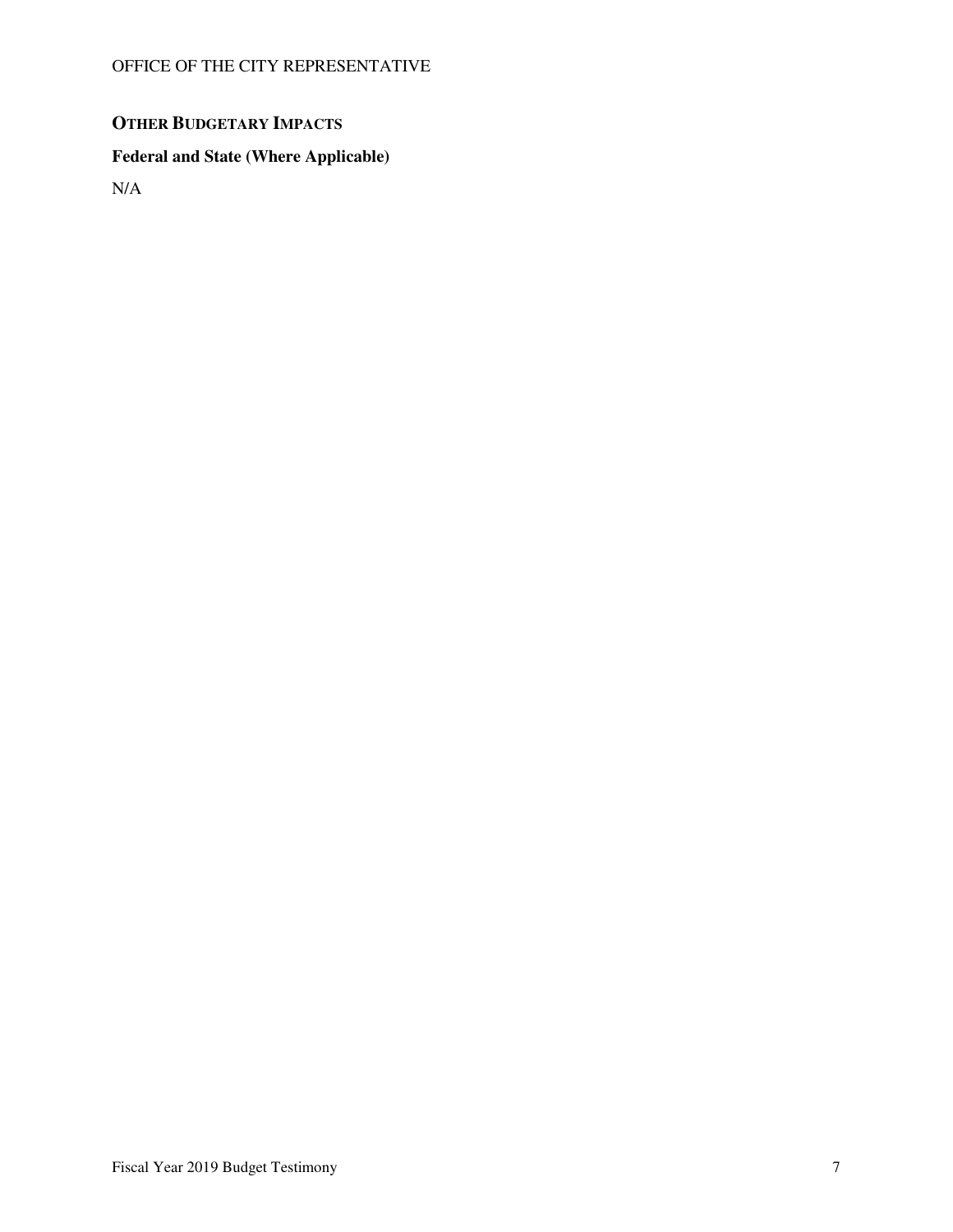## **CONTRACTING EXPERIENCE**

**Note:** The Office does not have any professional services contracts with for-profit vendors.

| <b>Non-Profit Vendor Demographics</b> |              |            |  |  |  |
|---------------------------------------|--------------|------------|--|--|--|
| Historic Philadelphia Inc.            | Minority %   | Female $%$ |  |  |  |
| Workforce                             | 17.00%       | 54.00%     |  |  |  |
| Executive                             | $0.00\%$     | 100.00%    |  |  |  |
| Board                                 | $4.00\%$     | 27.00%     |  |  |  |
| Greater Philadelphia Film Office      | Minority %   | Female $%$ |  |  |  |
| Workforce                             | 20.00%       | 100.00%    |  |  |  |
| Executive                             | $0.00\%$     | 100.00%    |  |  |  |
| <b>Board</b>                          | 27.00%       | 64.00%     |  |  |  |
| Fund for Philadelphia                 | Minority $%$ | Female $%$ |  |  |  |
| Workforce                             | 50.00%       | 100.00%    |  |  |  |
| Executive                             | $0.00\%$     | 100.00%    |  |  |  |
| Board                                 | 30.00%       | 50.00%     |  |  |  |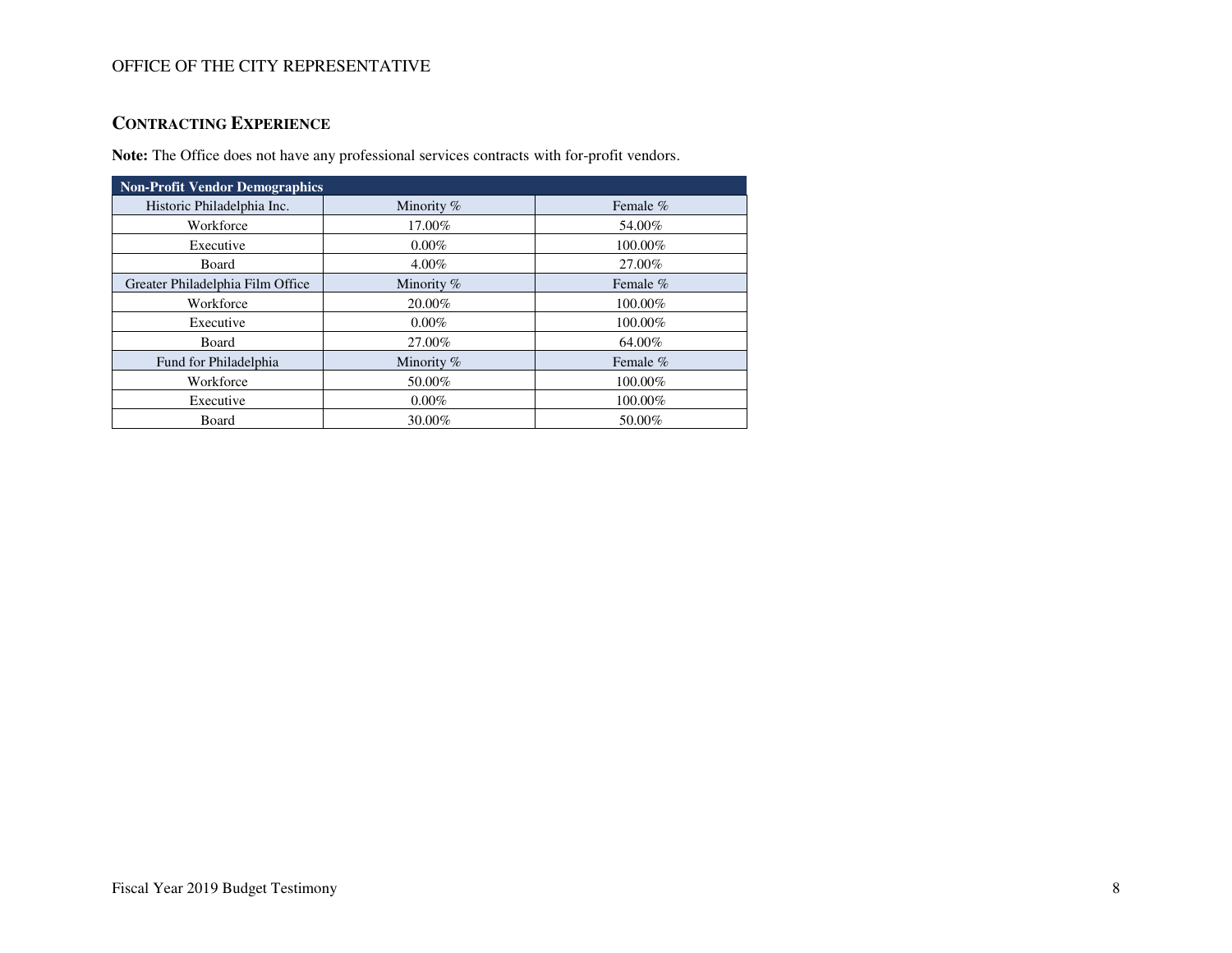# **EMPLOYEE DATA**

| <b>Staff Demographics (as of December 2017)</b> |                |                  |                        |                |                  |  |
|-------------------------------------------------|----------------|------------------|------------------------|----------------|------------------|--|
| <b>Full-Time Staff</b>                          |                |                  | <b>Executive Staff</b> |                |                  |  |
|                                                 | Male           | Female           |                        | Male           | Female           |  |
|                                                 | African-       | African-         |                        | African-       | African-         |  |
|                                                 | American       | American         |                        | American       | American         |  |
| Total                                           | 1              | 2                | Total                  | $\overline{0}$ | 1                |  |
| % of Total                                      | 13%            | 25%              | % of Total             | $0\%$          | 33%              |  |
| Average Salary                                  | \$47,500       | \$79,341         | Average Salary         | N/A            | \$92,800         |  |
| <b>Median Salary</b>                            | \$47,500       | \$79,341         | Median Salary          | N/A            | \$92,800         |  |
|                                                 | White          | White            |                        | White          | White            |  |
| Total                                           | 1              | 3                | Total                  | $\overline{0}$ | $\overline{c}$   |  |
| % of Total                                      | 13%            | 38%              | % of Total             | $0\%$          | 67%              |  |
| Average Salary                                  | \$55,000       | \$102,959        | Average Salary         | N/A            | \$132,328        |  |
| <b>Median Salary</b>                            | \$55,000       | \$99,657         | Median Salary          | N/A            | \$132,328        |  |
|                                                 | Hispanic       | Hispanic         |                        | Hispanic       | Hispanic         |  |
| Total                                           | $\Omega$       | $\theta$         | Total                  | $\Omega$       | $\theta$         |  |
| % of Total                                      | $0\%$          | $0\%$            | % of Total             | $0\%$          | $0\%$            |  |
| Average Salary                                  | N/A            | N/A              | Average Salary         | N/A            | $\rm N/A$        |  |
| <b>Median Salary</b>                            | N/A            | N/A              | <b>Median Salary</b>   | N/A            | N/A              |  |
|                                                 | Asian          | Asian            |                        | Asian          | Asian            |  |
| Total                                           | 1              | $\boldsymbol{0}$ | Total                  | $\mathbf{0}$   | $\boldsymbol{0}$ |  |
| % of Total                                      | 13%            | $0\%$            | % of Total             | $0\%$          | $0\%$            |  |
| Average Salary                                  | \$54,000       | N/A              | Average Salary         | N/A            | N/A              |  |
| <b>Median Salary</b>                            | \$54,000       | N/A              | <b>Median Salary</b>   | N/A            | N/A              |  |
|                                                 | Other          | Other            |                        | Other          | Other            |  |
| Total                                           | $\overline{0}$ | $\boldsymbol{0}$ | Total                  | $\theta$       | $\mathbf{0}$     |  |
| % of Total                                      | $0\%$          | $0\%$            | % of Total             | $0\%$          | $0\%$            |  |
| Average Salary                                  | N/A            | N/A              | Average Salary         | N/A            | N/A              |  |
| <b>Median Salary</b>                            | N/A            | N/A              | Median Salary          | N/A            | $\rm N/A$        |  |
|                                                 | Bilingual      | Bilingual        |                        | Bilingual      | Bilingual        |  |
| Total                                           | 1              | $\mathbf{0}$     | Total                  | $\Omega$       | $\mathbf{0}$     |  |
| % of Total                                      | 13%            | $0\%$            | % of Total             | $0\%$          | $0\%$            |  |
| Average Salary                                  | \$54,000       | N/A              | Average Salary         | N/A            | N/A              |  |
| Median Salary                                   | \$54,000       | N/A              | Median Salary          | N/A            | N/A              |  |
|                                                 | Male           | Female           |                        | Male           | Female           |  |
| Total                                           | 3              | 5                | Total                  | $\mathbf{0}$   | 3                |  |
| % of Total                                      | 38%            | 63%              | % of Total             | $0\%$          | $100\%$          |  |
| Average Salary                                  | \$52,166       | \$93,512         | Average Salary         | N/A            | \$119,152        |  |
| <b>Median Salary</b>                            | \$54,000       | \$92,800         | <b>Median Salary</b>   | N/A            | \$92,800         |  |